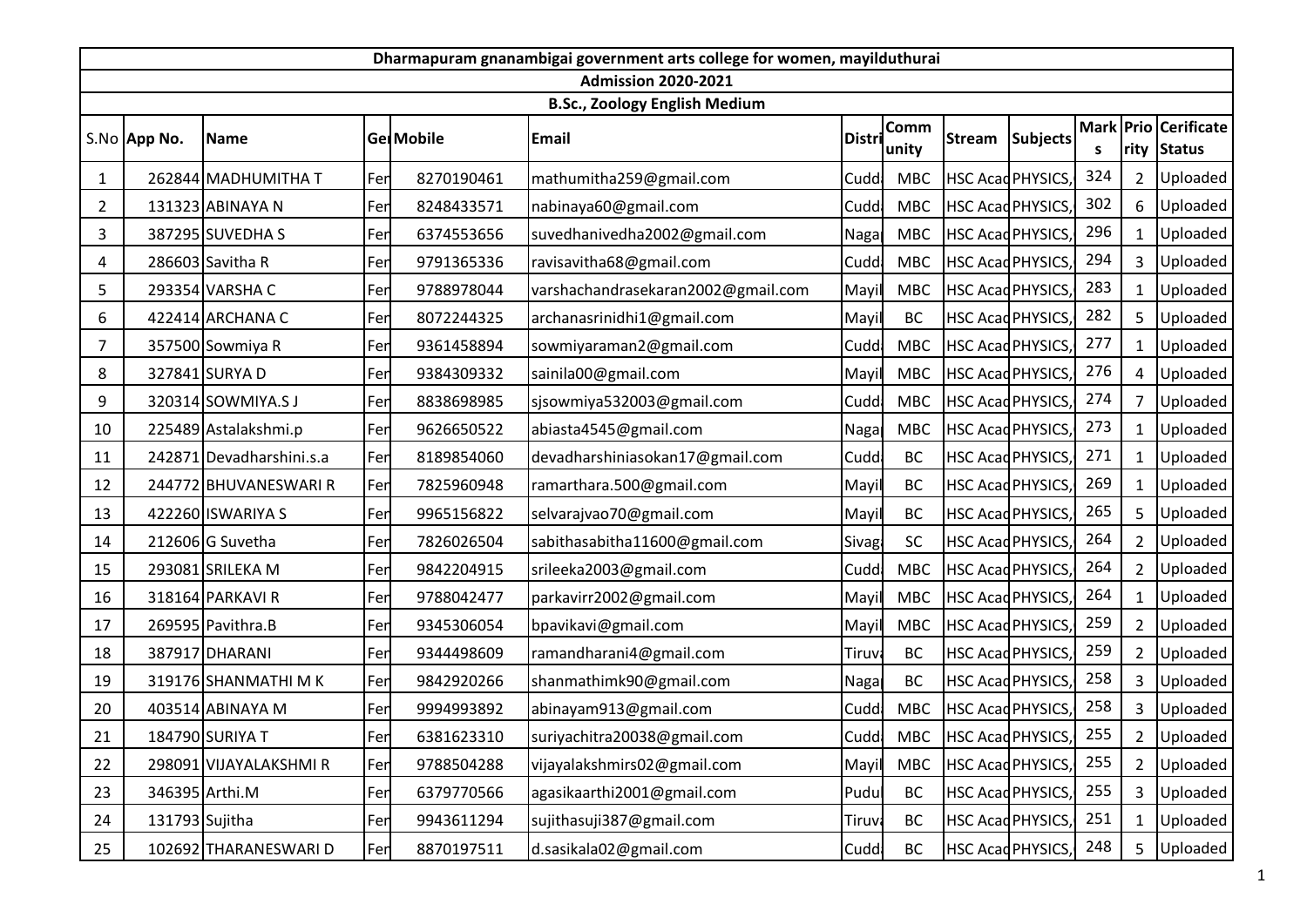|    | S.No App No. | <b>Name</b>           |     | Ge Mobile  | Email                           | <b>Distri</b>    | <b>Comm</b><br>unity | Stream Subjects     | S   |                | Mark Prio Cerificate<br>rity Status |  |
|----|--------------|-----------------------|-----|------------|---------------------------------|------------------|----------------------|---------------------|-----|----------------|-------------------------------------|--|
| 26 |              | 320322 ELANSIRAGU E   | Fer | 9965760534 | elansiragu2003@gmail.com        | Mayil            | <b>MBC</b>           | HSC Acad PHYSICS,   | 248 | 2              | Uploaded                            |  |
| 27 |              | 333639 Maheswari S    | Fer | 9047030313 | maheswarsekar@gmail.commahes    | Tiruva           | <b>DNC</b>           | HSC Acad Physics, C | 248 | 4              | Uploaded                            |  |
| 28 |              | 390036 Natrinai R     | Fer | 9159336426 | madhunpti@gmail.com             | Mayil            | SC                   | HSC Acad PHYSICS,   | 245 | -1             | Uploaded                            |  |
| 29 |              | 402313 Nandhini A     | Fer | 6374583850 | nandhini24@gmail.com            | Cudd             | SC                   | HSC Acad Physics, C | 245 | 3              | Uploaded                            |  |
| 30 | 101462 SURYA |                       | Fer | 9445394616 | rajan@bhavini.in                | Tiruv            | <b>BC</b>            | HSC Acad PHYSICS,   | 244 | $\overline{2}$ | Uploaded                            |  |
| 31 |              | 250200 KAVIYA A       | Fer | 6374657390 | akaviyakomal2003@gmail.com      | Mayil            | SC                   | HSC Acad PHYSICS,   | 241 | 3              | Uploaded                            |  |
| 32 |              | 326475 Sunodhani M    | Fer | 8344811179 | sunodhanimohan@gmail.com        | Cudd             | SC                   | HSC Acad PHYSICS,   | 241 | 1              | Uploaded                            |  |
| 33 |              | 345571 Gayathri       | Fer | 9976731026 | gayathrikumar443@gmail.com      | Cudd             | <b>BC</b>            | HSC Acad PHYSICS,   | 241 | 1              | Uploaded                            |  |
| 34 |              | 100395 P.abinayasri   | Fer | 9095191517 | abisri280@gmail.com             | Tiruvi           | <b>MBC</b>           | HSC Acad PHYSICS,   | 240 | $\overline{2}$ | Uploaded                            |  |
| 35 |              | 248748 SELLATHAMIZH P | Fer | 9500808959 | panneerselvam15111956@gmail.com | Mayil            | SC                   | HSC Acad PHYSICS,   | 240 | 1              | Uploaded                            |  |
| 36 |              | 293401 Gayathri S     | Fer | 8973975697 | gayathriotr@gmail.com           | Naga             | <b>MBC</b>           | HSC Acad PHYSICS,   | 239 | $\mathbf{1}$   | Uploaded                            |  |
| 37 |              | 349923 KEERTHISWARI R | Fer | 9626970972 | keerthiswarir16@gmail.com       | Ariyal           | <b>MBC</b>           | HSC Acad PHYSICS,   | 239 | 1              | Uploaded                            |  |
| 38 |              | 385552 Varsha.s       | Fer | 9585478106 | settuvishwa4500@gmail.com       | Cudd.            | <b>MBC</b>           | HSC Acad PHYSICS,   | 238 | 1              | Uploaded                            |  |
| 39 |              | 137070 JAYASRI J      | Fer | 8489929523 | jayasrijaya2003@gmail.com       | Mayil            | SC                   | HSC Acad PHYSICS,   | 237 | 3              | Uploaded                            |  |
| 40 |              | 202616 Nivetha A      | Fer | 9791455884 | prabaraj25@gmail.com            | Cudd             | SC                   | HSC Acad PHYSICS,   | 236 | $\overline{2}$ | Uploaded                            |  |
| 41 |              | 137396 MONIKA SRI L   | Fer | 8637652324 | buvanal16@gmail.com             | Naga             | <b>MBC</b>           | HSC Acad PHYSICS,   | 235 | 3              | Uploaded                            |  |
| 42 |              | 218654 Sneha.m        | Fer | 9047591233 | sneha2003@gmail.com             | Cudd.            | <b>MBC</b>           | HSC Acad PHYSICS,   | 235 | 1              | Uploaded                            |  |
| 43 |              | 117674 P.karthigeyini | Fer | 9080027126 | dharshiniprabakaran22@gmail.com | Mayil            | <b>MBC</b>           | HSC Acad PHYSICS,   | 234 | 1              | Uploaded                            |  |
| 44 |              | 225650 SIVARANJANI M  | Fer | 8098598951 | swamyprintersmyl@gmail.com      | Naga             | SC                   | HSC Acad PHYSICS,   | 233 | $\overline{2}$ | Uploaded                            |  |
| 45 |              | 340224 KIRUTHIKA.S    | Fer | 9940744119 | swaminathanbarkavi@gmail.com    | Naga             | <b>MBC</b>           | HSC Acad PHYSICS,   | 233 | 1              | Uploaded                            |  |
| 46 |              | 347178 Indhumathi G   | Fer | 9003135680 | indu.10.4.97@gmail.com          | Rama             | SC                   | HSC Acad Physics, C | 233 | 6              | Uploaded                            |  |
| 47 |              | 406255 AMEENAKUMARI   | Fer | 6380477724 | avcthambia@gmail.com            | Thanj            | SC                   | HSC Acad PHYSICS,   | 232 | $\overline{2}$ | Uploaded                            |  |
| 48 |              | 370920 Prethika R     | Fer | 9159525168 | prethichinachina@gmail.com      | Mayil            | <b>MBC</b>           | HSC Acad PHYSICS,   | 230 | 3              | Uploaded                            |  |
| 49 |              | 319875 DHIVYA M       | Fer | 9080931021 | dhivyamurugappa@gmail.com       | Cudd             | SC                   | HSC Acad PHYSICS,   | 229 | $\mathbf{1}$   | Uploaded                            |  |
| 50 |              | 372822 KAVIYA G       | Fer | 8220136818 | kaviya190604@gmail.com          | Thanj            | <b>MBC</b>           | HSC Acad PHYSICS,   | 229 | 5              | Uploaded                            |  |
| 51 |              | 316775 VARSHA S       | Fer | 9003780171 | mathan560m@gmail.com            | Ariyal           | MBC                  | HSC Acad PHYSICS,   | 228 | 5              | Uploaded                            |  |
| 52 |              | 235300 HARINI J       | Fer | 9003736933 | jothikannandriver@gmail.com     | Naga             | SC                   | HSC Acad PHYSICS,   | 227 | 3              | Uploaded                            |  |
| 53 |              | 181582 Narmathadevi C | Fer | 9344806794 | narmathadevi930@gmail.com       | Cudd <sub></sub> | <b>SC</b>            | HSC Acad PHYSICS,   | 225 | $\mathbf{1}$   | Uploaded<br>$\overline{2}$          |  |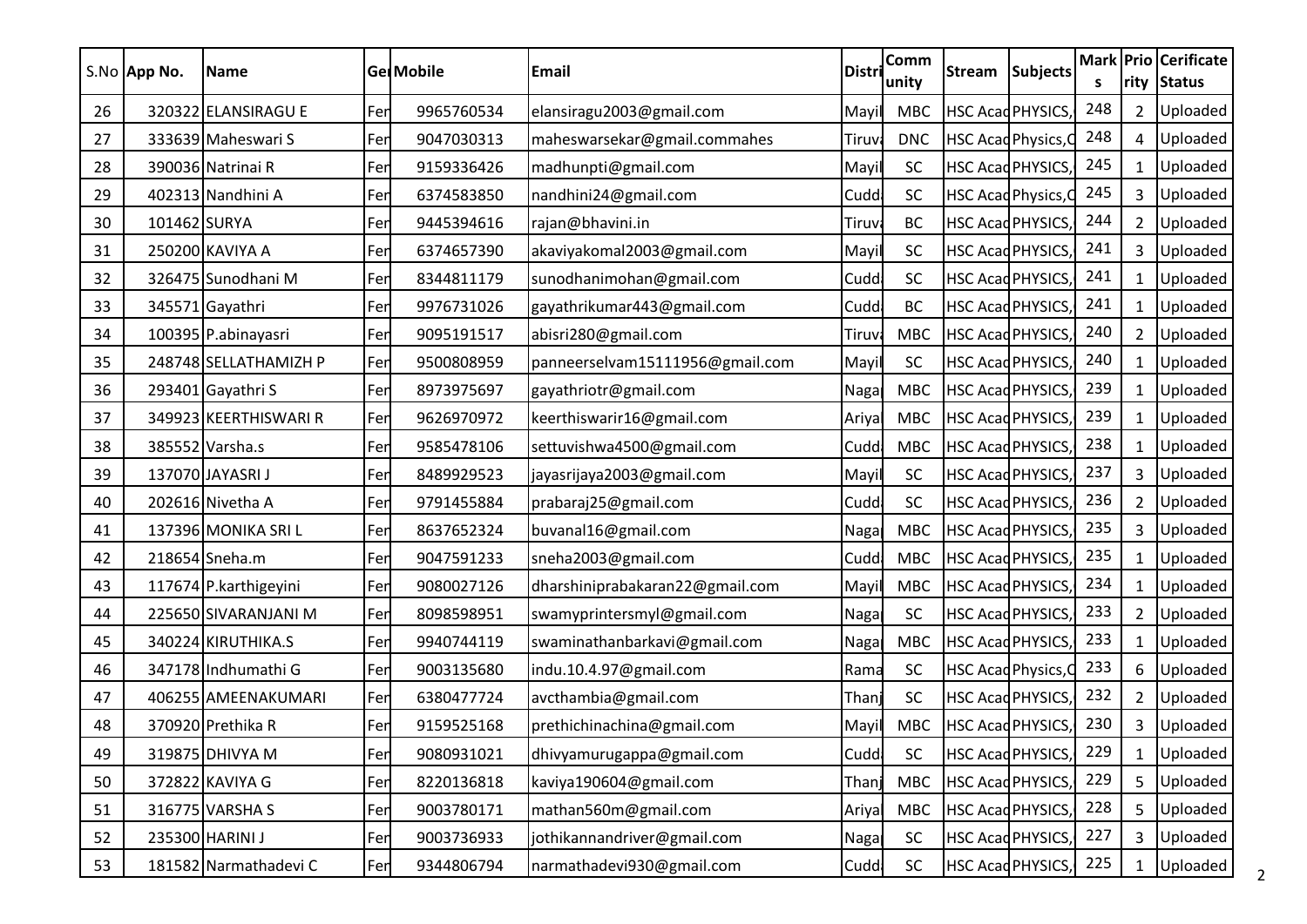|    | S.No App No.   | <b>Name</b>                 |     | Ge Mobile  | Email                           | <b>Distri</b> | <b>Comm</b><br>unity | <b>Stream</b> | <b>Subjects</b>     | S   |                | Mark Prio Cerificate<br>rity Status |
|----|----------------|-----------------------------|-----|------------|---------------------------------|---------------|----------------------|---------------|---------------------|-----|----------------|-------------------------------------|
| 54 |                | 210247 S.KAVIYA             | Fer | 9626514012 | mohandurga3b@gmail.com          | Mayil         | BC                   |               | HSC Acad PHYSICS,   | 225 | 2              | Uploaded                            |
| 55 |                | 323211 SOWMIYA T            | Fer | 9944412588 | sowmiyathangadurai03@gmail.com  | Cudd          | BC                   |               | HSC Acad PHYSICS,   | 225 | 5              | Uploaded                            |
| 56 |                | 390582 NIRMAL V             | Fer | 9843495431 | nirmalvincent02@gmail.com       | Thanj         | SC                   |               | HSC Acad PHYSICS,   | 225 | 2              | Uploaded                            |
| 57 |                | 273140 MAHALAKSHMI G        | Fer | 6369443951 | mahalakshmikomal@gmail.com      | Mayil         | <b>MBC</b>           |               | HSC Acad PHYSICS,   | 224 |                | Uploaded                            |
| 58 |                | 280756 PRIYADHARSHINI S     | Fer | 6384721619 | priyasandhiya2003@gmail.com     | Naga          | SC                   |               | HSC Acad PHYSICS,   | 224 | 3              | Uploaded                            |
| 59 |                | 380488 KAVIYA.S             | Fer | 6379993454 | r.manikandanatp@gmail.com       | Naga          | BC                   |               | HSC Acad PHYSICS,   | 224 |                | Uploaded                            |
| 60 | 242558 Preethi |                             | Fer | 9843208935 | preethimuthu2002@gmail.com      | Naga          | <b>MBC</b>           |               | HSC Acad PHYSICS,   | 223 | $\mathcal{P}$  | Uploaded                            |
| 61 |                | 244211 Asika M              | Fer | 8489593040 | mgprasanth97@gmail.com          | Mayil         | SC                   |               | HSC Acad PHYSICS,   | 223 | 8              | Uploaded                            |
| 62 |                | 379997 THULASI V            | Fer | 9360689996 | sugirthasugirtha45@gmail.com    | Mayil         | <b>MBC</b>           |               | HSC Acad PHYSICS,   | 223 |                | Uploaded                            |
| 63 |                | 128481 M.NANDHINI           | Fer | 9865522496 | gettamil84@gmail.com            | Mayil         | SC                   |               | HSC Acad PHYSICS,   | 220 | 3              | Uploaded                            |
| 64 |                | 223782 Abitha S             | Fer | 9551556234 | srinaagaenterprises@gmail.com   | Tiruv         | SC                   |               | HSC Acad PHYSICS,   | 220 | $\mathcal{P}$  | Uploaded                            |
| 65 |                | 360649 MATHUMALA.V          | Fer | 8524043297 | mathumalav@gmail.com            | Naga          | SC                   |               | HSC Acad PHYSICS,   | 220 |                | Uploaded                            |
| 66 |                | 420521 Abinaya .k           | Fer | 8940679237 | abink2004@gmail.com             | Naga          | <b>MBC</b>           |               | HSC Acad Physics, C | 220 |                | Uploaded                            |
| 67 |                | 138383 Nanthini N           | Fer | 7094749324 | nanthini301102@gmail.com        | Mayil         | SC                   |               | HSC Acad PHYSICS,   | 219 |                | Uploaded                            |
| 68 |                | 286129 BRUNTHA S            | Fer | 9788510623 | mohandstsnr@gmail.com           | Tiruvi        | <b>MBC</b>           |               | HSC Acad PHYSICS,   | 219 | 3              | Uploaded                            |
| 69 |                | 299850 Niranjana            | Fer | 8825484698 | niranjanaart2020@gmail.com      | Mayil         | SC                   |               | HSC Acad PHYSICS,   | 219 | $\mathbf 1$    | Uploaded                            |
| 70 |                | 186627 S. Indhumathy        | Fer | 9597829579 | elamathyselvarasu17@gmail.com   | Cudd          | SC                   |               | HSC Acad PHYSICS,   | 218 | 3              | Uploaded                            |
| 71 |                | 383631 Priyadharshini A     | Fer | 8300156802 | priyadharshini03a@gmail.com     | Thanj         | SC                   |               | HSC Acad PHYSICS,   | 218 | 1              | Uploaded                            |
| 72 |                | 306831 Evanjalin Sindhiya K | Fer | 8870437042 | vasiharanevanvasi@gmail.com     | Naga          | SC                   |               | HSC Acad PHYSICS,   | 217 | 1              | Uploaded                            |
| 73 |                | 404294 Subasri G            | Fer | 7904874391 | mathu92bsc@gmail.com            | Naga          | <b>MBC</b>           |               | HSC Acad PHYSICS,   | 217 | 1              | Uploaded                            |
| 74 |                | 376491 Abirami              | Fer | 6369750920 | akilan270696@gmail.com          | <b>Tiruv</b>  | SC                   |               | HSC Acad PHYSICS,   | 216 | 2              | Uploaded                            |
| 75 |                | 318550 MATHUMITHA M         | Fer | 9488603756 | mathuvjkrish@gmail.com          | Mayil         | SC                   |               | HSC Acad PHYSICS,   | 215 | $\overline{2}$ | Uploaded                            |
| 76 |                | 105398 D.ANUSUYA            | Fer | 8489380852 | anusuyadhanasekaran02@gmail.com | Mayil         | BC                   |               | HSC Acad PHYSICS,   | 214 | 3              | Uploaded                            |
| 77 |                | 150373 R.VARSHA             | Fer | 9842570729 | varshavmd2002@gmail.com         | Naga          | SC                   |               | HSC Acad PHYSICS,   | 214 | $\overline{2}$ | Uploaded                            |
| 78 |                | 227296 PREMAR               | Fer | 7639853087 | elavalagansathish@gmail.com     | Mayil         | <b>MBC</b>           |               | HSC Acad PHYSICS,   | 212 | 3              | Uploaded                            |
| 79 | 344995 Suruthi |                             | Fer | 9787406819 | gmech338@gmail.com              | Naga          | <b>MBC</b>           |               | HSC Acad PHYSICS,   | 212 | $\mathbf{1}$   | Uploaded                            |
| 80 |                | 392395 Yazhini M            | Fer | 6381344326 | yazhini.m11092003@gmail.com     | Cudd          | SC                   |               | HSC Acad PHYSICS,   | 212 | 3              | Uploaded                            |
| 81 |                | 403489 MADHUMITHA K         | Fer | 8122525188 | keerthikesavala@gmail.com       | Cudd.         | BC                   |               | HSC Acad PHYSICS,   | 212 | $\overline{2}$ | Uploaded<br>3                       |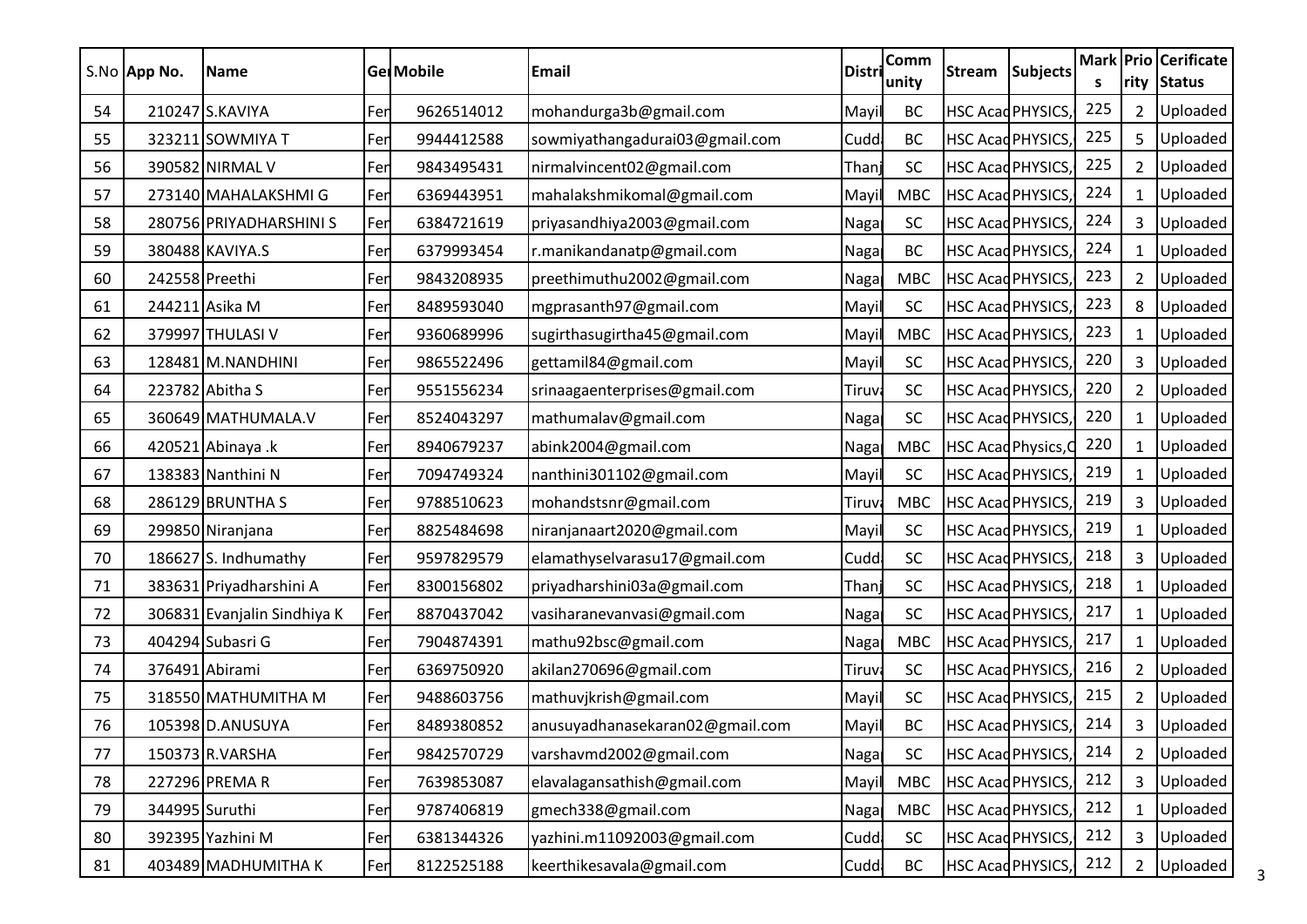|     | S.No App No.   | <b>Name</b>             |     | <b>GerMobile</b> | Email                            | <b>Distri</b>  | <b>Comm</b><br>unity | Stream Subjects     | S   |                | Mark Prio Cerificate<br>rity Status |  |
|-----|----------------|-------------------------|-----|------------------|----------------------------------|----------------|----------------------|---------------------|-----|----------------|-------------------------------------|--|
| 82  |                | 224839 KALAIVANI S      | Fer | 9159985482       | kalaivaniskomal@gmail.com        | Naga           | <b>MBC</b>           | HSC Acad PHYSICS,   | 211 | 1              | Uploaded                            |  |
| 83  |                | 300110 Ramya S          | Fer | 9843106562       | vsramya2003@gmail.com            | Vilup          | <b>MBC</b>           | HSC Acad PHYSICS,   | 211 | 5              | Uploaded                            |  |
| 84  |                | 412498 JANANI S         | Fer | 9942502224       | sureshrajyoga@gmail.com          | Naga           | SC                   | HSC Acad PHYSICS,   | 211 | 1              | Uploaded                            |  |
| 85  |                | 223311 KANIMOZHI R      | Fer | 9524695415       | kanimozhikomal@gmail.com         | Mayil          | <b>MBC</b>           | HSC Acad PHYSICS,   | 210 |                | Uploaded                            |  |
| 86  |                | 230503 SRINANDHINI S    | Fer | 6383551625       | srinandhinis19603@gmail.com      | <b>Tiruvi</b>  | BC                   | HSC Acad PHYSICS,   | 210 | $\overline{2}$ | Uploaded                            |  |
| 87  |                | 232774 HARINI G         | Fer | 7540011693       | harini09062002@gmail.com         | Naga           | SC                   | HSC Acad Physics, C | 210 | $\overline{2}$ | Uploaded                            |  |
| 88  |                | 287868 MAHALAKSHMIK     | Fer | 9952883043       | kmahalakshmikomal@gmail.com      | Mayil          | SC                   | HSC Acad PHYSICS,   | 210 | 1              | Uploaded                            |  |
| 89  |                | 371477 VISHWASRI B      | Fer | 9751880052       | rkovjs49@gmail.com               | Mayil          | SC                   | HSC Acad PHYSICS,   | 210 |                | Uploaded                            |  |
| 90  |                | 279780 JEGATHEESHWARI V | Fer | 9865534125       | jegatheeshwari18042003@gmail.com | Ariyal         | <b>MBC</b>           | HSC Acad PHYSICS,   | 209 | 3              | Uploaded                            |  |
| 91  |                | 395776 SOWMIYA K        | Fer | 9566588617       | lickkarunanithi673@gmail.com     | Thanj          | <b>BC</b>            | HSC Acad PHYSICS,   | 209 | 4              | Uploaded                            |  |
| 92  |                | 389836 NIVETHA A        | Fer | 8098520297       | nithiyananthan63@gmail.com       | Cudd           | SC                   | HSC Acad PHYSICS,   | 208 | $\overline{2}$ | Uploaded                            |  |
| 93  |                | 111651 SWETHA R         | Fer | 9788199182       | swetharajavel840@gmail.com       | Ariyal         | <b>MBC</b>           | HSC Acad PHYSICS,   | 207 | $\mathbf{1}$   | Uploaded                            |  |
| 94  |                | 241432 ABINAYA M        | Fer | 9629392378       | abinayakomal@gmail.com           | Mayil          | SC                   | HSC Acad Physics, C | 207 | 1              | Uploaded                            |  |
| 95  |                | 322365 PRIYADHARSHINI R | Fer | 9500551961       | ramesh.sathesh1978@gmail.com     | Cudd           | SC                   | HSC Acad PHYSICS,   | 207 | $\overline{2}$ | Uploaded                            |  |
| 96  |                | 338558 KALAIMAGAL A     | Fer | 8925036548       | gowri081976@gmail.com            | Cudd.          | <b>MBC</b>           | HSC Acad PHYSICS,   | 207 | 1              | Uploaded                            |  |
| 97  |                | 420371 GNANAMBIGAI P    | Fer | 9659249582       | yogeshish7@gmail.com             | Tiruv          | SC                   | HSC Acad PHYSICS,   | 206 | $\overline{2}$ | Uploaded                            |  |
| 98  |                | 237594 SANTHIYA         | Fer | 9790275435       | jothiga810@gmail.com             | Mayil          | SC                   | HSC Acad PHYSICS,   | 205 | $\overline{2}$ | Uploaded                            |  |
| 99  |                | 320996 M.sowmiya        | Fer | 9952365583       | sowmiya7444@gmail.com            | Thanj          | <b>BC</b>            | HSC Acad PHYSICS,   | 205 | 4              | Uploaded                            |  |
| 100 |                | 388951 Anusiya B        | Fer | 6383636077       | anusiyabaskar5555@gmail.com      | Mayil          | <b>BC</b>            | HSC Acad Physics, C | 204 | 2              | Uploaded                            |  |
| 101 |                | 335843 SUGANYA K        | Fer | 9384311950       | suganyakannan2003@gmail.com      | Naga           | SC                   | HSC Acad PHYSICS,   | 203 | 1              | Uploaded                            |  |
| 102 | 358112 M. Viji |                         | Fer | 7094338496       | vijimoorthy2519@gmail.com        | Than           | <b>BC</b>            | HSC Acad PHYSICS,   | 203 | $\overline{2}$ | Uploaded                            |  |
| 103 |                | 370541 Vishaka A        | Fer | 7598160391       | rarunnivas11@gmail.com           | Mayil          | SC                   | HSC Acad PHYSICS,   | 203 | -1             | Uploaded                            |  |
| 104 |                | 287080 Monika R         | Fer | 9443564377       | monikarajendran11@gmail.com      | Naga           | <b>MBC</b>           | HSC Acad PHYSICS,   | 201 | 1              | Uploaded                            |  |
| 105 |                | 343565 PRIYANKA K       | Fer | 8098464212       | priyankakrish202@gmail.com       | Tiruva         | SC                   | HSC Acad PHYSICS,   | 201 | $\mathbf{1}$   | Uploaded                            |  |
| 106 |                | 343889 SHARMITHA        | Fer | 9843378726       | sharmithasankar2003@gmail.com    | Naga           | SC                   | HSC Acad PHYSICS,   | 201 | $\mathbf{1}$   | Uploaded                            |  |
| 107 |                | 359865 Indumathi K      | Fer | 9787275101       | indu74699@gmail.com              | Naga           | <b>MBC</b>           | HSC Acad PHYSICS,   | 200 | 1              | Uploaded                            |  |
| 108 | 182143 Sneka.r |                         | Fer | 8489982106       | snekaravi@gmail.com              | Naga           | SC                   | HSC Acad PHYSICS,   | 199 | $\mathbf{1}$   | Uploaded                            |  |
| 109 |                | 374268 ABINA S          | Fer | 8270225994       | abinas0806@gmail.com             | Cudd <b>by</b> | <b>SC</b>            | HSC Acad PHYSICS,   | 199 | $\mathbf{1}$   | Uploaded                            |  |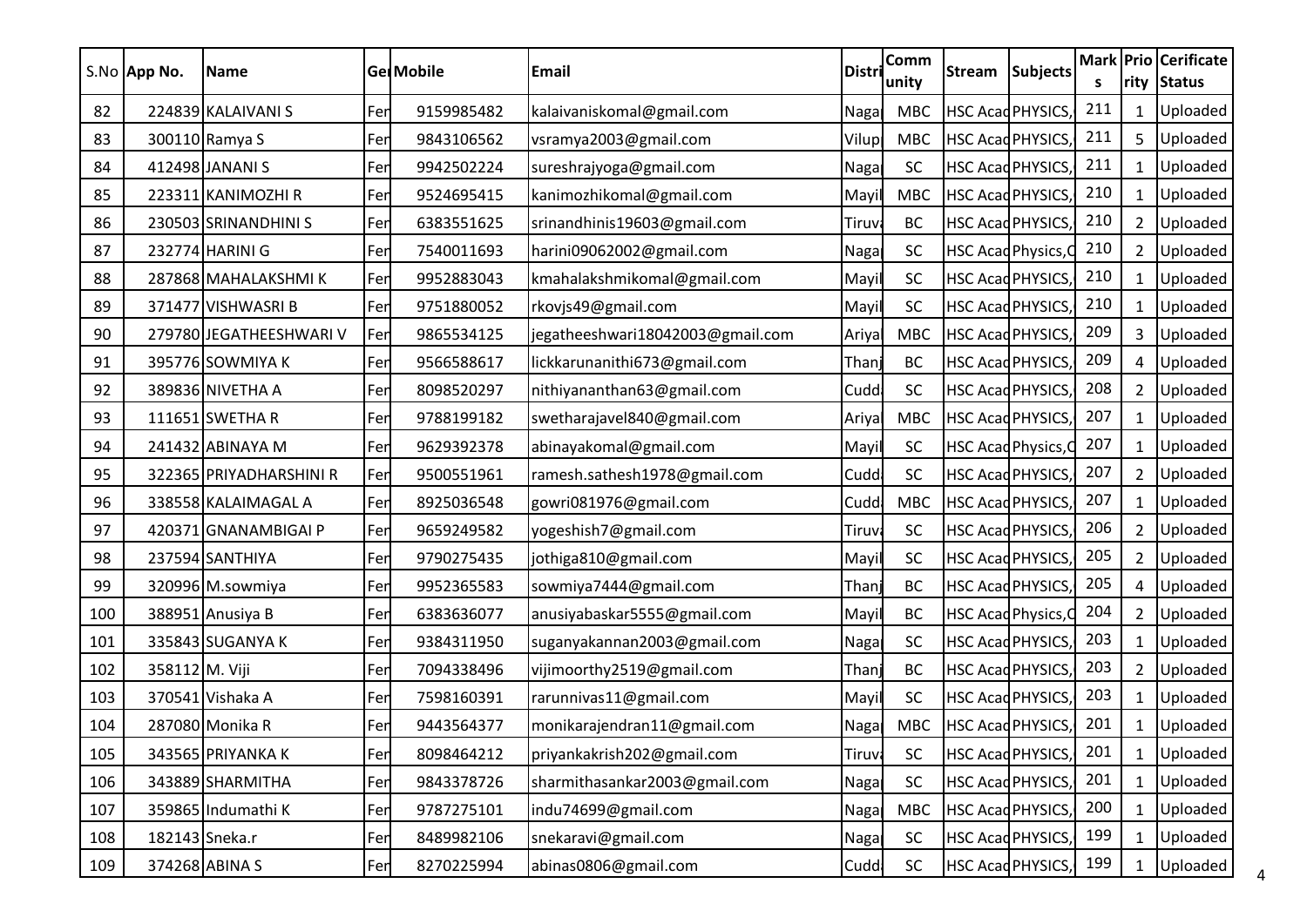|     | S.No App No.  | <b>Name</b>            |     | Ge Mobile  | Email                             | <b>Distri</b> | <b>Comm</b><br>unity | Stream Subjects     | S   |                | Mark Prio Cerificate<br>rity Status |   |
|-----|---------------|------------------------|-----|------------|-----------------------------------|---------------|----------------------|---------------------|-----|----------------|-------------------------------------|---|
| 110 |               | 419905 BHUVANESHWARI   | Fer | 7904256152 | dineshkalidass@gmail.com          | Mayil         | SC                   | HSC Acad PHYSICS,   | 199 | 1              | Uploaded                            |   |
| 111 |               | 217693 SUBASRI         | Fer | 9791273382 | pmnkarthikraja@gmail.com          | Naga          | <b>MBC</b>           | HSC Acad PHYSICS,   | 198 |                | Uploaded                            |   |
| 112 |               | 294095 Sriranjani      | Fer | 7604998562 | sridharrajsly@gmail.com           | Naga          | SC                   | HSC Acad PHYSICS,   | 198 | 1              | Uploaded                            |   |
| 113 |               | 274990 Veena E         | Fer | 9655298415 | veenaelangovan2003@gmail.com      | Thanj         | <b>MBC</b>           | HSC Acad PHYSICS,   | 197 | 3              | Uploaded                            |   |
| 114 |               | 309082 Sowmiya S       | Fer | 7548866705 | sowmisowmiya309@gmail.com         | Cudd          | SC                   | HSC Acad Physics, C | 197 | 1              | Uploaded                            |   |
| 115 |               | 415837 VARATHALAKSHMIR | Fer | 8524824758 | varathalakshmi.2020@gmail.com     | Tiruv         | SC                   | HSC Acad PHYSICS,   | 197 | 1              | Uploaded                            |   |
| 116 |               | 239178 KAARUNYA M      | Fer | 9994655596 | muruganmr1973@gmail.com           | Cudd.         | <b>MBC</b>           | HSC Acad PHYSICS,   | 196 | -1             | Uploaded                            |   |
| 117 | 245466 Leka R |                        | Fer | 9345696491 | lekaakomal@gmail.com              | Mayil         | <b>BC</b>            | HSC Acad PHYSICS,   | 196 | $\overline{2}$ | Uploaded                            |   |
| 118 |               | 247296 Sathya P        | Fer | 7094388743 | psathyakomal@gmail.com            | Mayil         | <b>MBC</b>           | HSC Acad PHYSICS,   | 196 | $\mathbf{1}$   | Uploaded                            |   |
| 119 |               | 380122 SUSHMITHASEN T  | Fer | 9995947562 | tsushmithasen.2020@gmail.com      | Tiruv         | SC                   | HSC Acad PHYSICS,   | 195 | 3              | Uploaded                            |   |
| 120 | 409292 Ramya  |                        | Fer | 8940602135 | ramyathurai062001@gmail.com       | Thanj         | SC                   | HSC Acad Physics, C | 195 | $\overline{2}$ | Uploaded                            |   |
| 121 |               | 228967 Kalaimani K     | Fer | 9487758956 | kalaimanimalli2001@gmail.com      | Kalla         | <b>ST</b>            | HSC Acad PHYSICS,   | 194 | $\overline{2}$ | Uploaded                            |   |
| 122 |               | 206981 Sowmiya.m       | Fer | 8925050745 | sowmiyaofficial2020@gmail.com     | Cudd.         | <b>MBC</b>           | HSC Acad PHYSICS,   | 193 | 3              | Uploaded                            |   |
| 123 |               | 378650 MAHALAKSHMIS    | Fer | 9487376835 | smahalakshmi686@gmail.com         | Mayil         | <b>MBC</b>           | HSC Acad PHYSICS,   | 193 | 1              | Uploaded                            |   |
| 124 |               | 393102 Pavithra        | Fer | 7708279581 | jaipavithra1@gmail.com            | Mayil         | <b>MBC</b>           | HSC Acad PHYSICS,   | 193 | 1              | Uploaded                            |   |
| 125 |               | 306402 MEENATCHI       | Fer | 9751805022 | meenatchim2002@gmail.com          | Thanj         | <b>MBC</b>           | HSC Acad Physics, C | 192 | 1              | Uploaded                            |   |
| 126 |               | 359364 ISHWARYA.C      | Fer | 8524043297 | chandrasekaranishwaryaa@gmail.com | Nagar         | SC                   | HSC Acad PHYSICS,   | 192 | 1              | Uploaded                            |   |
| 127 |               | 232720 SANTHIYA B      | Fer | 9047441065 | chandru98kk@gmail.com             | Mayil         | SC                   | HSC Acad PHYSICS,   | 190 | $\overline{2}$ | Uploaded                            |   |
| 128 |               | 237577 Jesyjoycathy.e  | Fer | 9865539257 | eajerinrajan002@gmail.com         | Mayil         | BC                   | HSC Acad PHYSICS,   | 190 | $\overline{2}$ | Uploaded                            |   |
| 129 |               | 311537 M.SRI ANBU DEVI | Fer | 9442685229 | srianbudevi150303@gmail.com       | Dindi         | SC                   | HSC Acad PHYSICS,   | 190 | 3              | Uploaded                            |   |
| 130 | 374627 Janani |                        | Fer | 9629500036 | captainprabakarmca@gmail.com      | Thanj         | <b>MBC</b>           | HSC Acad PHYSICS,   | 190 | 2              | Uploaded                            |   |
| 131 |               | 205389 KAYALVIZHI T    | Fer | 7639706115 | kayalvizhit171004@gmail.com       | Mayil         | SC                   | HSC Acad PHYSICS,   | 189 | $\mathbf 1$    | Uploaded                            |   |
| 132 |               | 238509 Vasumathi       | Fer | 7868810844 | 8vasanthisubramani@gmail.com      | Cudd.         | <b>MBC</b>           | HSC Acad PHYSICS,   | 189 | 3              | Uploaded                            |   |
| 133 |               | 249025 MATHIVATHANI    | Fer | 9025575905 | kmathivathani2003@gmail.com       | Mayil         | <b>MBC</b>           | HSC Acad PHYSICS,   | 189 | $\mathbf{1}$   | Uploaded                            |   |
| 134 |               | 336005 DIVYA K         | Fer | 9442933677 | devakeerthi2014@gmail.com         | Mayil         | SC                   | HSC Acad PHYSICS,   | 189 | 1              | Uploaded                            |   |
| 135 |               | 258502 POORANI T       | Fer | 9092289283 | tpoorani28@gmail.com              | Mayil         | SC                   | HSC Acad PHYSICS,   | 188 | 1              | Uploaded                            |   |
| 136 |               | 291993 MANJU T         | Fer | 9965153660 | sakthivelradio@gmail.com          | Mayil         | <b>MBC</b>           | HSC Acad PHYSICS,   | 188 | 1              | Uploaded                            |   |
| 137 |               | 232404 SANTHIYA A      | Fer | 8675494118 | santhiyakomal@gmail.com           | Mayil         | BC                   | HSC Acad PHYSICS,   | 187 | $\mathbf{1}$   | Uploaded                            | 5 |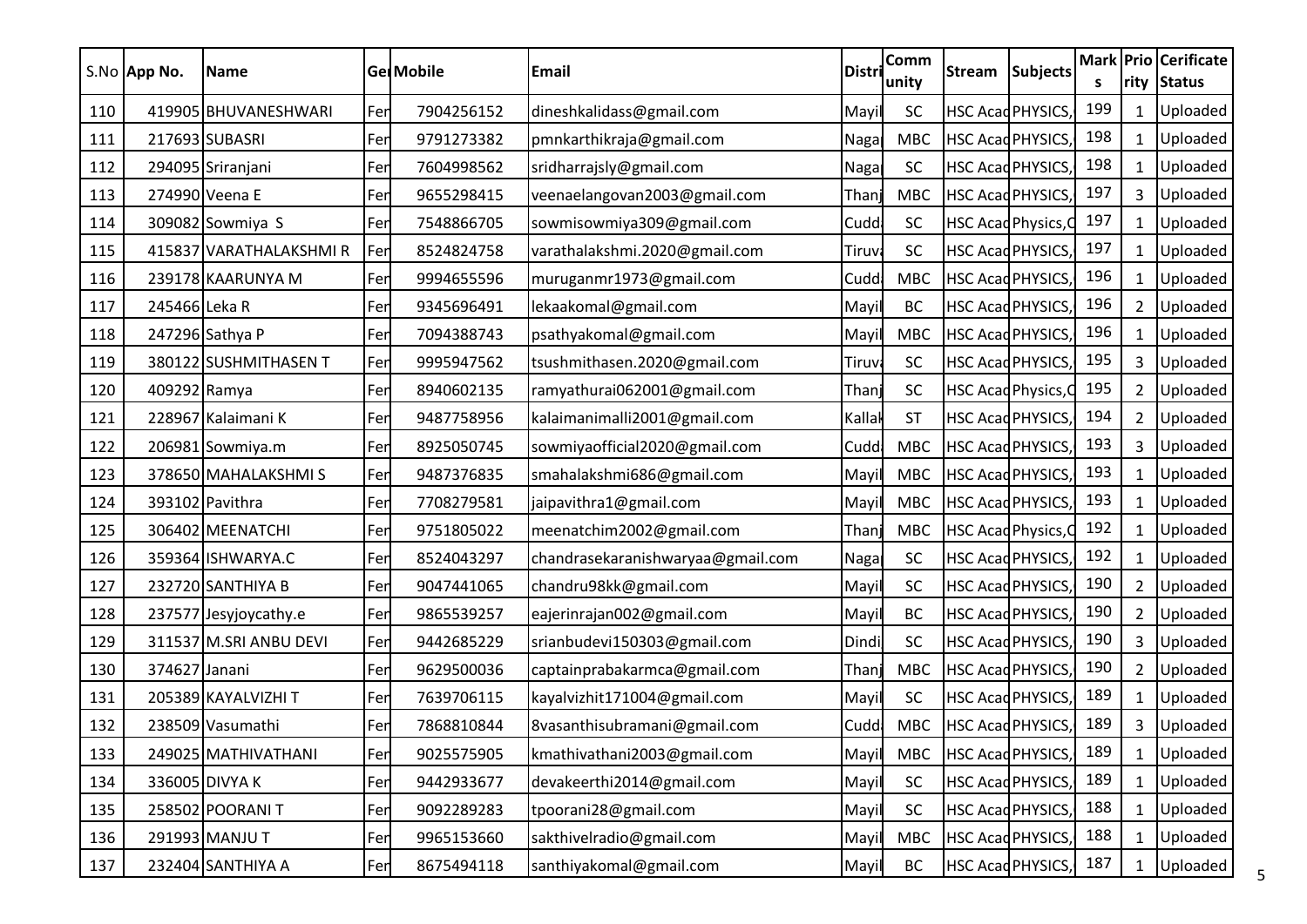|     | S.No App No. | Name                    |     | <b>Gel Mobile</b> | Email                              | Distri | Comm<br>unity | Stream Subjects     | S   |                | Mark Prio Cerificate<br><b>Irity Status</b> |   |
|-----|--------------|-------------------------|-----|-------------------|------------------------------------|--------|---------------|---------------------|-----|----------------|---------------------------------------------|---|
| 138 |              | 360736 Kiruthika R      | Fer | 7812889259        | kiruthikar54@gmail.com             | Naga   | <b>SC</b>     | HSC Acad PHYSICS,   | 187 | 1              | Uploaded                                    |   |
| 139 | 235067 DEEPA |                         | Fer | 8300490086        | deepajayaraj2003@gmail.com         | Kalla  | <b>ST</b>     | HSC Acad PHYSICS,   | 186 | 2              | Uploaded                                    |   |
| 140 |              | 244150 SABITHA S        | Fer | 8056509867        | ssercivil28@gmail.com              | Mayi   | SC            | HSC Acad PHYSICS,   | 186 | 2              | Uploaded                                    |   |
| 141 |              | 392846 AARTHI S         | Fer | 6384721273        | aarthisubash2002@gmail.com         | Mayi   | SC            | HSC Acad PHYSICS,   | 186 | 2              | Uploaded                                    |   |
| 142 |              | 126804 RAMADEVI R       | Fer | 8667308490        | vaiganesan1963@gmail.com           | Mayi   | SC            | HSC Acad PHYSICS,   | 185 | 3              | Uploaded                                    |   |
| 143 |              | 148835 GAYATHRI S       | Fer | 6374517518        | stalingayathri27@gmail.com         | Mayi   | SC            | HSC Acad PHYSICS,   | 185 | 3              | Uploaded                                    |   |
| 144 |              | 227196 DHIVYA.A         | Fer | 9787095945        | KALAIYARASIVIJAYARAJA@gmail.com    | Naga   | <b>MBC</b>    | HSC Acad PHYSICS,   | 185 | 1              | Uploaded                                    |   |
| 145 |              | 229024 AMIRTHA A        | Fer | 8925223586        | premamir161@gmail.com              | Cudd   | SC            | HSC Acad PHYSICS,   | 185 | 1              | Uploaded                                    |   |
| 146 |              | 278094 KALKI V          | Fer | 9677691690        | kalkivelmurugan2020@gmail.com      | Cudd   | SC            | HSC Acad PHYSICS,   | 185 | 4              | Uploaded                                    |   |
| 147 |              | 389554 VIJAYALAKSHMI    | Fer | 8883023347        | vijikalai2003@gmail.com            | Naga   | SC            | HSC Acad PHYSICS,   | 185 | 1              | Uploaded                                    |   |
| 148 |              | 253527 BRUNTHA          | Fer | 9626714812        | BRUNTHA31072003@GMAIL.COM          | Naga   | SC            | HSC Acad PHYSICS,   | 184 | 2              | Uploaded                                    |   |
| 149 |              | 312363 SIVASANGARI S    | Fer | 9524582044        | sivasangari081003@gmail.com        | Naga   | SC            | HSC Acad PHYSICS,   | 184 | 5              | Uploaded                                    |   |
| 150 |              | 320933 Ramya R          | Fer | 8270220340        | r9682135@gmail.com                 | Mayi   | SC            | HSC Acad PHYSICS,   | 184 | 1              | Uploaded                                    |   |
| 151 |              | 326391 Dhivyadharshni M | Fer | 6374370697        | dhivyadd304@gmail.com              | Cudd.  | SC            | HSC Acad PHYSICS,   | 184 | 1              | Uploaded                                    |   |
| 152 |              | 320549 PRIYA K          | Fer | 7598011807        | abv.laxmi@gmail.com                | Tiruva | SC            | HSC Acad PHYSICS,   | 183 | 1              | Uploaded                                    |   |
| 153 |              | 331330 Suvasini T       | Fer | 9047401354        | suvasinit2003@gmail.com            | Mayil  | <b>MBC</b>    | HSC Acad PHYSICS,   | 183 | $\overline{2}$ | Uploaded                                    |   |
| 154 |              | 333651 Tamilaha Arasi C | Fer | 6369112658        | tamilchandrasekaran2003@gmail.com  | Mayi   | SC            | HSC Acad PHYSICS,   | 183 | $\overline{2}$ | Uploaded                                    |   |
| 155 |              | 375471 PRIYADHARSHINI K | Fer | 9655538064        | priyakarthipriya2002@gmail.com     | Cudd   | SC            | HSC Acad PHYSICS,   | 183 | $\overline{2}$ | Uploaded                                    |   |
| 156 |              | 115011 SNEKA D          | Fer | 9524912177        | suthakar2000akl@gmail.com          | Mayi   | SC            | HSC Acad PHYSICS,   | 182 | 2              | Uploaded                                    |   |
| 157 |              | 307516 PRIYANGA M       | Fer | 8270452238        | adhithyan842001@gmail.com          | Naga   | SC            | HSC Acad PHYSICS,   | 182 | 1              | Uploaded                                    |   |
| 158 |              | 358003 PRITHISHA T      | Fer | 6385832236        | prithisha0505@gmail.com            | Ariyal | SC            | HSC Acad PHYSICS,   | 182 | 2              | Uploaded                                    |   |
| 159 |              | 361881 KRISHNAVENI      | Fer | 9790183725        | nirmalrajeee312@gmail.com          | Mayi   | <b>MBC</b>    | HSC Acad PHYSICS,   | 181 |                | Uploaded                                    |   |
| 160 |              | 409270 Madhanpriya      | Fer | 9047277651        | gayathriselva51162@gmail.com       | Naga   | <b>SC</b>     | HSC Acad PHYSICS,   | 181 | 2              | Uploaded                                    |   |
| 161 |              | 252018 Abinaya A        | Fer | 9600918253        | aabinayakomal@gmail.com            | Mayil  | SC            | HSC Acad PHYSICS,   | 180 | $\overline{2}$ | Uploaded                                    |   |
| 162 |              | 265276 TAMILSUDAR V     | Fer | 8778159455        | tamilsudar003@gmail.com            | Cudd.  | SC            | HSC Acad PHYSICS,   | 180 | 1              | Uploaded                                    |   |
| 163 |              | 279475 Aganthiya A      | Fer | 8098555734        | aganthiyakomal@gmail.com           | Mayil  | SC            | HSC Acad PHYSICS,   | 180 | 8              | Uploaded                                    |   |
| 164 | 310451 SNEKA |                         | Fer | 8524923580        | snekakalaivendhan26@rediffmail.com | Mayil  | SC            | HSC Acad Physics, C | 180 | $\overline{2}$ | Uploaded                                    |   |
| 165 |              | 364050 Mounika K        | Fer | 9384425857        | Mounikakalaiselvan248@gmail.com    | Naga   | SC            | HSC Acad PHYSICS,   | 180 | 4              | Uploaded                                    | 6 |